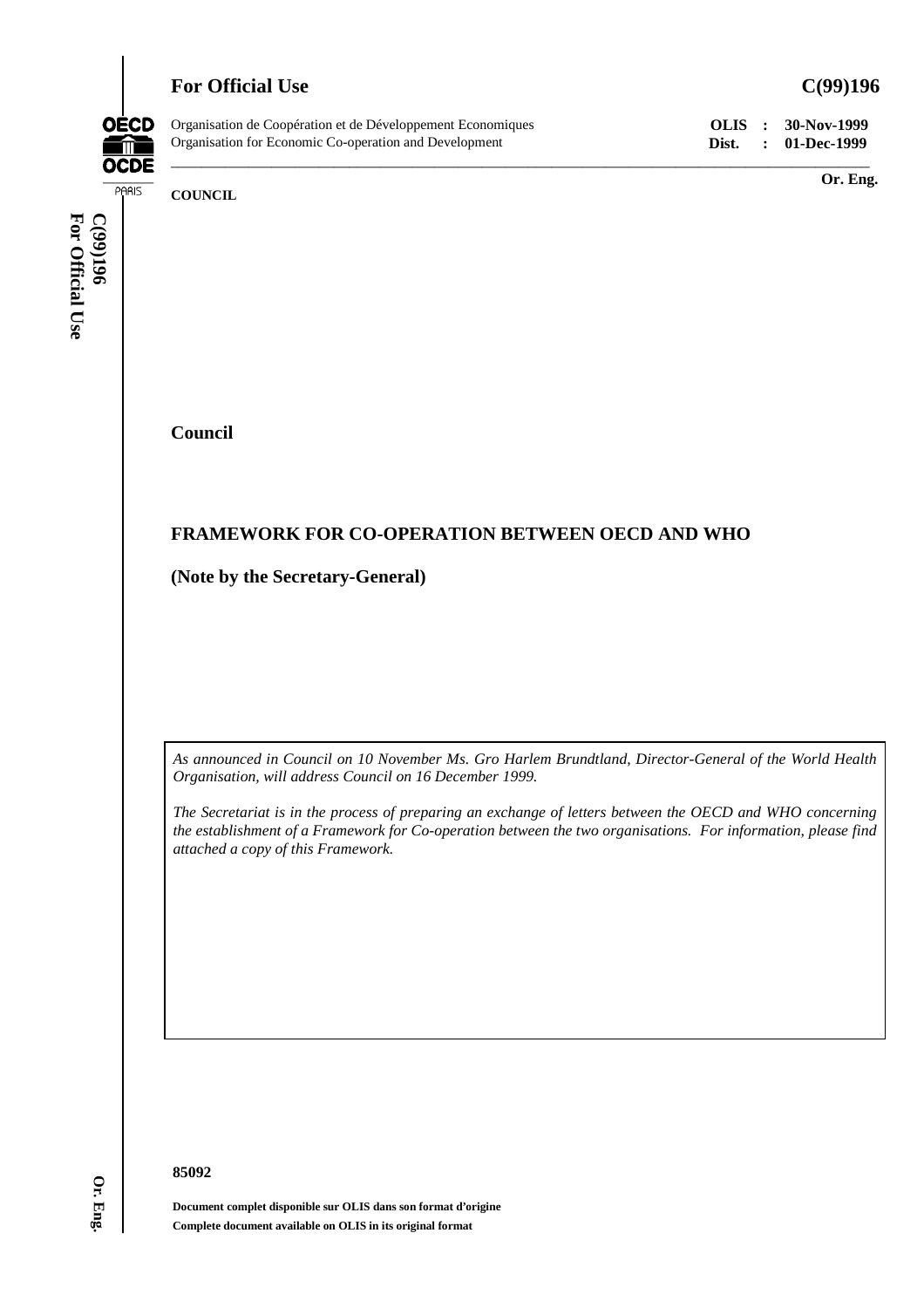## C(99)196

## *Statistical Description and Analysis of Health Systems*

1. Member countries of the WHO and OECD have requested co-operation between the two organisations in the collection of health statistics. In this context, OECD will continue to collect health expenditure data from its Member countries, and supply these data to the WHO on an annual basis as they become available, usually by the end of the first half of each year.

2. Summary mortality data for OECD Member countries, collected by the WHO, will be made available for inclusion in OECD Health Data in the first half of each year. These data include: number of deaths, age-standardised mortality rates, and years of life lost by selected ICD (International Classification of Disease) chapters and categories for males and females.

3. As they become available, WHO will keep the OECD informed about studies to estimate the global burden of diseases by country, whether expressed through disability-adjusted life years lost or through other summary measures.

4. The two Organisations agree that consistency in international standards for data and for health accounts is vital. They will co-operate in the development of guidelines for the collection of health data and accounts.

- 5. In particular, during the period 1999-2001, the two Organisations will seek to collaborate on the:
	- -- Development of implementation guidelines for health accounts in low- and middle-income countries, bearing in mind the need to preserve consistency with the OECD Manual of Health Accounts. The WHO will make proposals for extending the Accounts Manual to address the needs of low- and middle-income countries, with the eventual goal of a joint manual to be issued jointly by the two Organisations and other interested international organisations;
	- -- Future development of measures of morbidity and summary measures of health status; and
	- -- Undertaking of a pilot study to assess the feasibility and nature of extending the scope and collection of internationally comparable data on health-related R&D.

WHO and OECD will seek to collaborate on these issues with other interested international organisations.

6. Both Organisations have an interest in assessing the scale and causes of variations in the performance of the health care systems in the OECD area and the consistency of terminology used surrounding health systems. This includes both the systematic description of health care systems and the analysis of the merits of different methods of financing and delivering health care in OECD countries. The two Organisations will keep each other informed about their plans and products in this area, with a view to providing mutual stimulation and support.

7. Both Organisations conduct research and analytical projects on health care policy questions. The two Organisations will consult each other on their respective research programmes in the field of health policy.